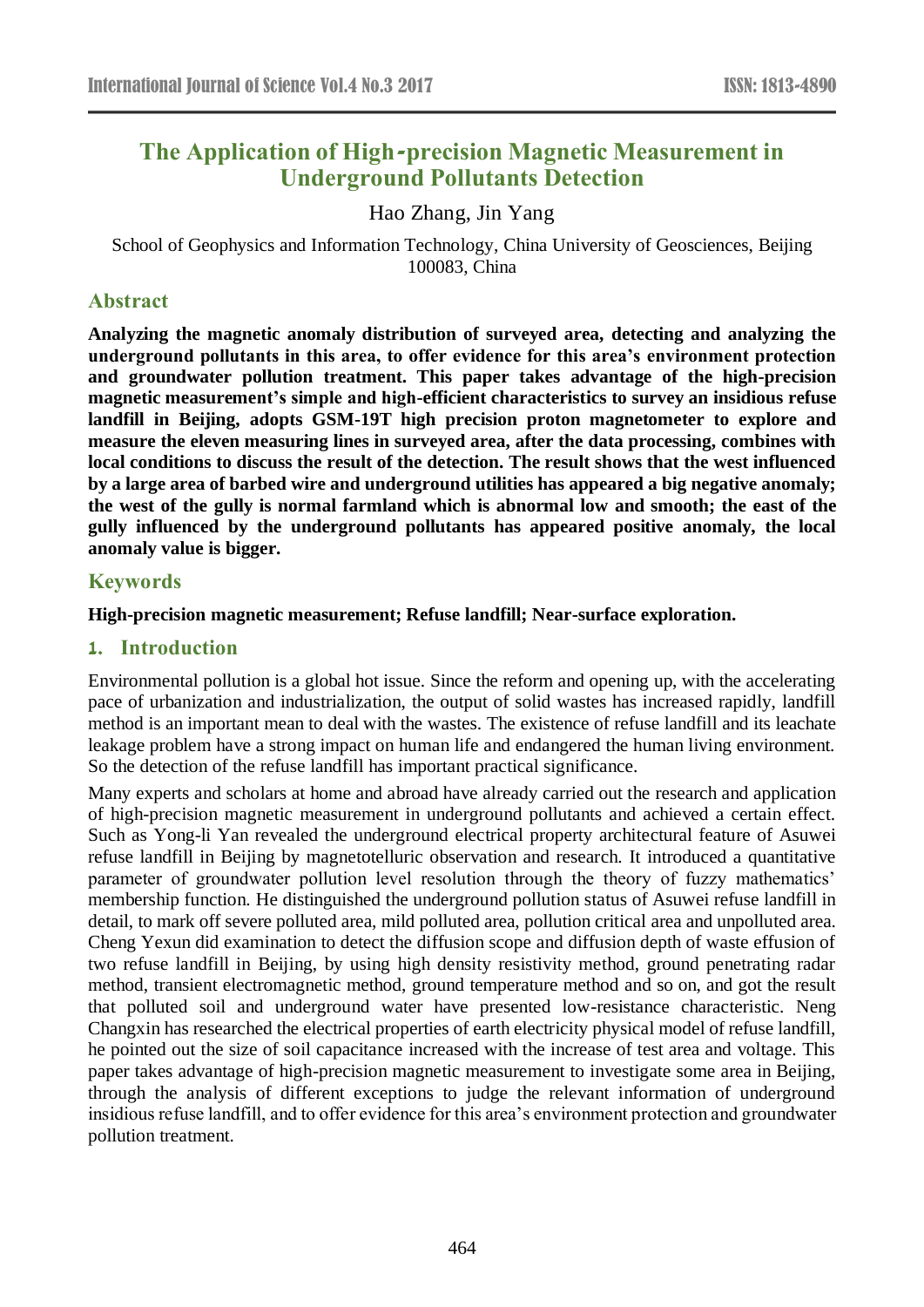## **2. Survey region**

This survey region is located in Daxing District of Beijing. Beijing is situated in the north of North China Plain, with the high terrain of the northwest and southeast low, the mountains in the north and west belong to Taihang Mountain and Yanshan Mountain. The urban area is located in the alluvial-proluvial plain leaning to southeast. Since Archaean, Beijing has experienced three geotectonic stages: the platform crystalline basement forming and development of pre-luliang period, platform cover development of after-luliang and indo-china period and Yanshan-Himalayan pacific continental margin activity. Its regional tectonic framework expresses the intersected and composite characteristic that early east-west of nearly east-west uplift depression or fold and rupture to the later north-east, north-north-east or nearly south-north trending fold and faults. On the geological structure, Daxing district landscape is mainly formed by Yongding River alluviation and sedimentation, it belongs to a part of Yongding River alluvial fan. Its quaternary strata is the unconsolidated sediments within 100 meters buried depth and is divided into three layers in vertical: the first layer's roof buried depth is 10-20 meters with the water layer, its lithology mainly contains sandstone, from coarse to fine, the thickness is about 5-10 meters, this layer is easily to be polluted, poor water quality. The second layer's roof buried depth is 20-30 meters, its lithology mainly contains sand pebble and sandy gravel, the thickness is 9-25 meters. The third layer's roof buried depth is 38-60 meters, thickness is 8-15 meters, its lithology mainly contains median-coarse gravel, and water gets small.

This survey region is an open area surrounded by city road, as shown in figure 1. It has a flat surface and is divided into two parts by the gully in the middle, mainly distributes some weeds and crops. Its magnetism is greatly different from the ferromagnetic material.



Figure 1. Location plan of the survey region

## **3. Data acquisition and processing**

The survey line is laid out from south to north, first to determine the southwest corner point as the basic point by the longitude and latitude coordinate (figure 1, 81 point), then according to the NW24˚ direction to determine the southwest main measuring edge (ligature 81-82), the length is 250 meters, line distance is 25 meters, so on the main measuring edge, eleven measuring line origin are formed from south to north; the measuring line perpendiculars to the main measuring edge, its length is also 250 meters, so there are eleven measuring lines as shown in the following figure, and form a measuring net with 250 meters in length and 250 meters in width eventually (limited by site condition, the actual lengths of the two lines on the northernmost side are 115 meters and 235 meters), as shown in figure 2, the measuring dot pitch is five meters. To determine the southernmost measuring line as 100 line, the line number increases at 25, so the northernmost measuring line is 350 line.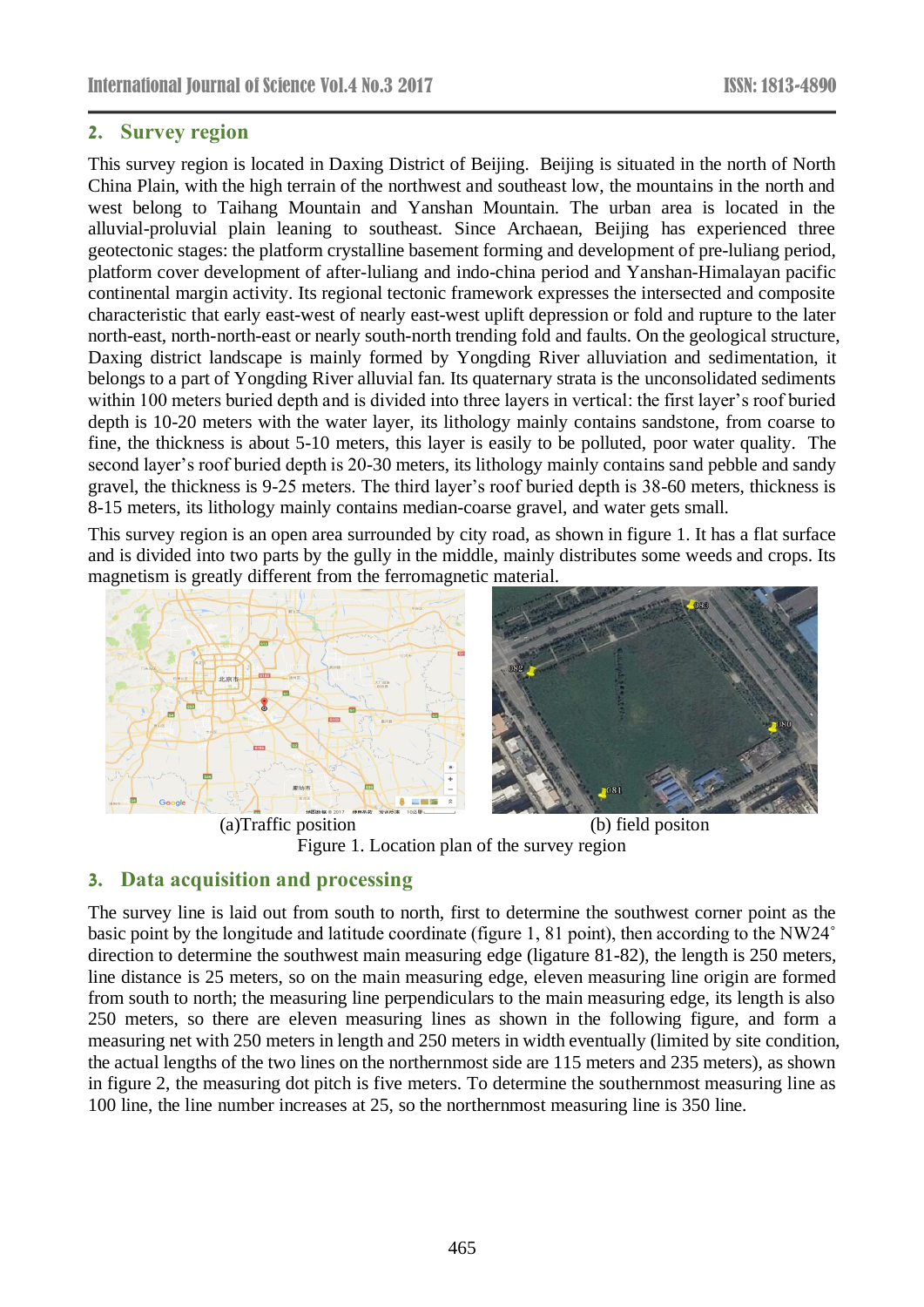

Figure 2 Arrangement plan of the measuring lines

Selecting four GSM-19T high precision proton magnetometers for field work, three for grouping measure and one for daily variation observation.



Figure 3 GSM-19T high precision proton magnetometer

Measurement range:  $10000-120000nT$ Measurement accuracy:  $\pm 0.2nT$ Sensitivity: <0.05nT Resolution ratio: 0.01nT Sampling rate: 3-60 second Gradient tolerance:>7000nT/m Main engine:  $223 \times 69 \times 240$ mm Sensor: 170mm (length)  $\times$  75mm (diameter) Temperature range:  $-40\text{ }^{\circ}\text{C}$  to  $+55\text{ }^{\circ}\text{C}$ 

In order to achieve a better treatment effect, this time the high precision magnetic survey uses the combination of two sets of soft wares: GEMLinkW 3.0 and Model Vision 9.0. In order to guarantee the accuracy of data and easy to interpret comprehensively, we deal with the collected data from field as following: daily variation correction, altitude correction, data gridding, pole change, upward continuation and so on. Combined with the local conditions and data processing result, we use the plane contour map of the magnetic anomaly which is extended upward for three meters to do explanation (see the following part, result and discussion).

# **4. Result and discussion**

According to the result of data processing, we divide the abnormal area into eight regions from A to H, as shown in figure 4. Combined with the field environment, we divide these eight regions into three kinds: the first kind is negative anomaly kind, which is A anomaly region, as can be seen from the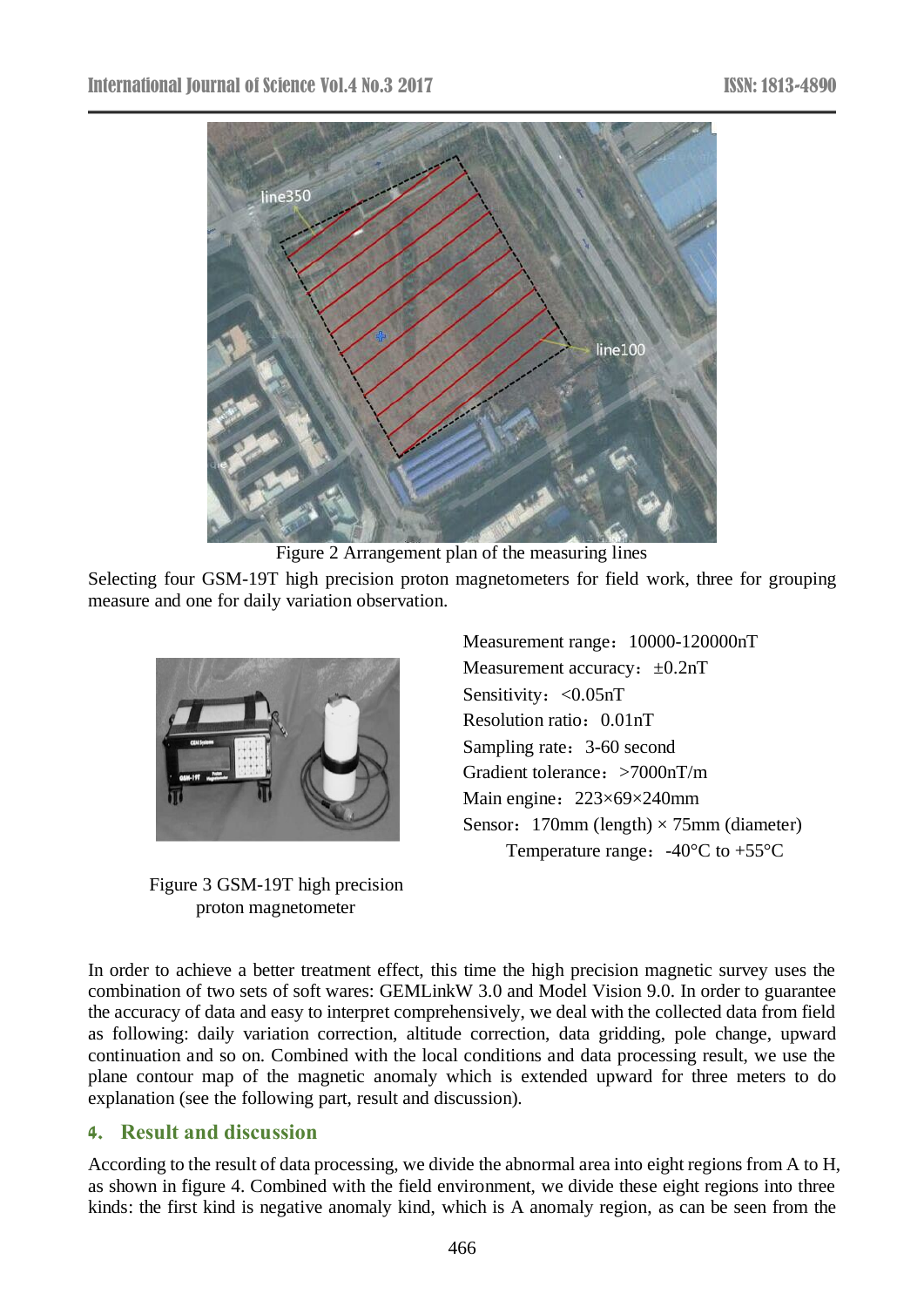figure, it presents the color of blue; the second kind is low value anomaly kind, which is B anomaly region, it presents the color of green in the figure; the third kind is positive value anomaly kind, which concludes six anomaly regions from C to H, from the figure, it is observed that there are several local anomaly circle in the large orange area.



Figure 4. The area distribution diagram of magnetic anomaly

## **4.1 The negative anomaly kind**

From the figure 4, we can see the region A surrounded by black imaginary line from the western edge presents negative anomaly (it presents blue in the figure), it is also can be seen from the magnetic anomaly graph form each profile, most profile present the form that start low, and then raised; combined with the field situation, there is a large area of barbed wire distributed in the measuring border and pipelines under it, so we deduce the negative magnetic anomaly in the west of measuring area is related to it.

### **4.2 The low value anomaly kind**

From the figure 4, we can see the region B surrounded by black and blue imaginary lines presents low value anomaly (it presents green in the figure), in the process of measurement, we can clearly feel the smooth and steady measured value of this region. Combined with the field situation, there are crops and wild vegetation on the field.

## **4.3 The positive value anomaly kind**

Form the figure 4, we can see most regions of the middle part present orange-yellow, and local regions exist high value abnormal point, which are the region C to H delineated by black imaginary line. From the corresponding single profile magnetic anomaly graph, we can see the obvious magnetic anomaly change in the corresponding place. Combined with the field situation, there are many obvious abnormal symbol on the surface of region C, D, G and H (bilge well, barbed wire, metal plate and so on). We haven't see the abnormal material on the surface of region E and F, so we deduce the materials which cause the anomaly distribute in the underground. Following is the detailed analysis of the two abnormal regions.

Abnormal region E: this abnormal region is located near the measure line 225, and 290 (i.e. line 200 meters). Figure 5 is the magnetic anomaly graph of line 225, from it we can see in the vicinity of line 280 to line 290, the high and low abnormal has associated appeared and presented an opposite change obviously. The highest positive value can be reach nearly 200nT, and the lowest negative value can be reach nearly 0nT. Combined with the field situation, we deduce the anomaly is caused by the underground ferromagnetism pollutant.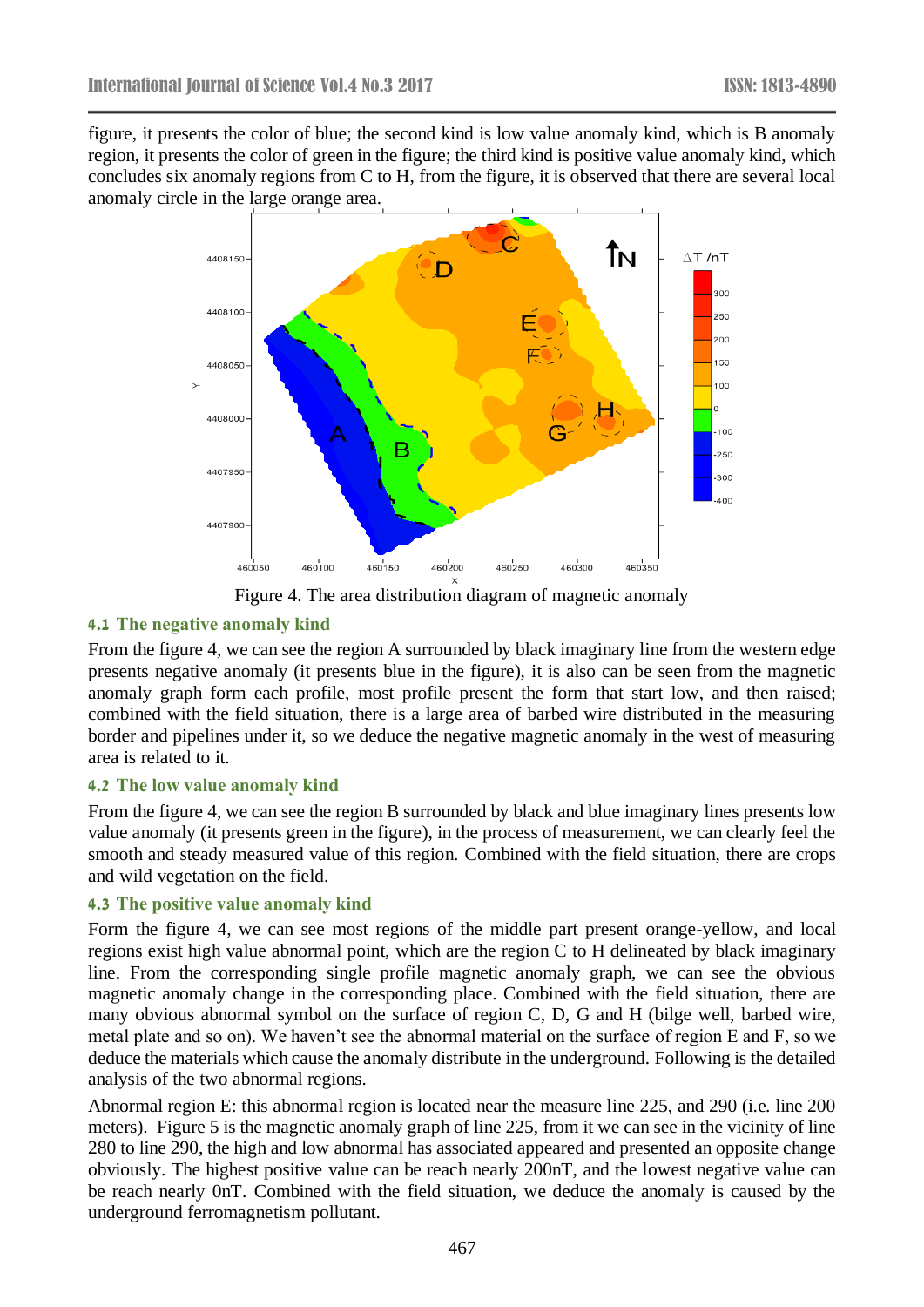

Figure 5. The magnetic anomaly graph of line 225

Abnormal region F: this abnormal region is located near the measure line 200, and 280 (i.e. line 200 meters). Figure 6 is the magnetic anomaly graph of line 200. From it we can see some similarities between here and region E, but the phenomena of high and low anomalies happened together hasn't appeared in here. There is just a high value anomaly has presented near line 280, nearly 200nT. Combined with the field situation, we deduce the anomaly is caused by the underground ferromagnetism pollutant.



Figure 6. The magnetic anomaly graph of line 200

### **5. Conclusion**

Through the high precision magnetic measurement work for the eleven measuring line in the measuring area, after the data processing, we have obtained that the reginal magnetic anomaly